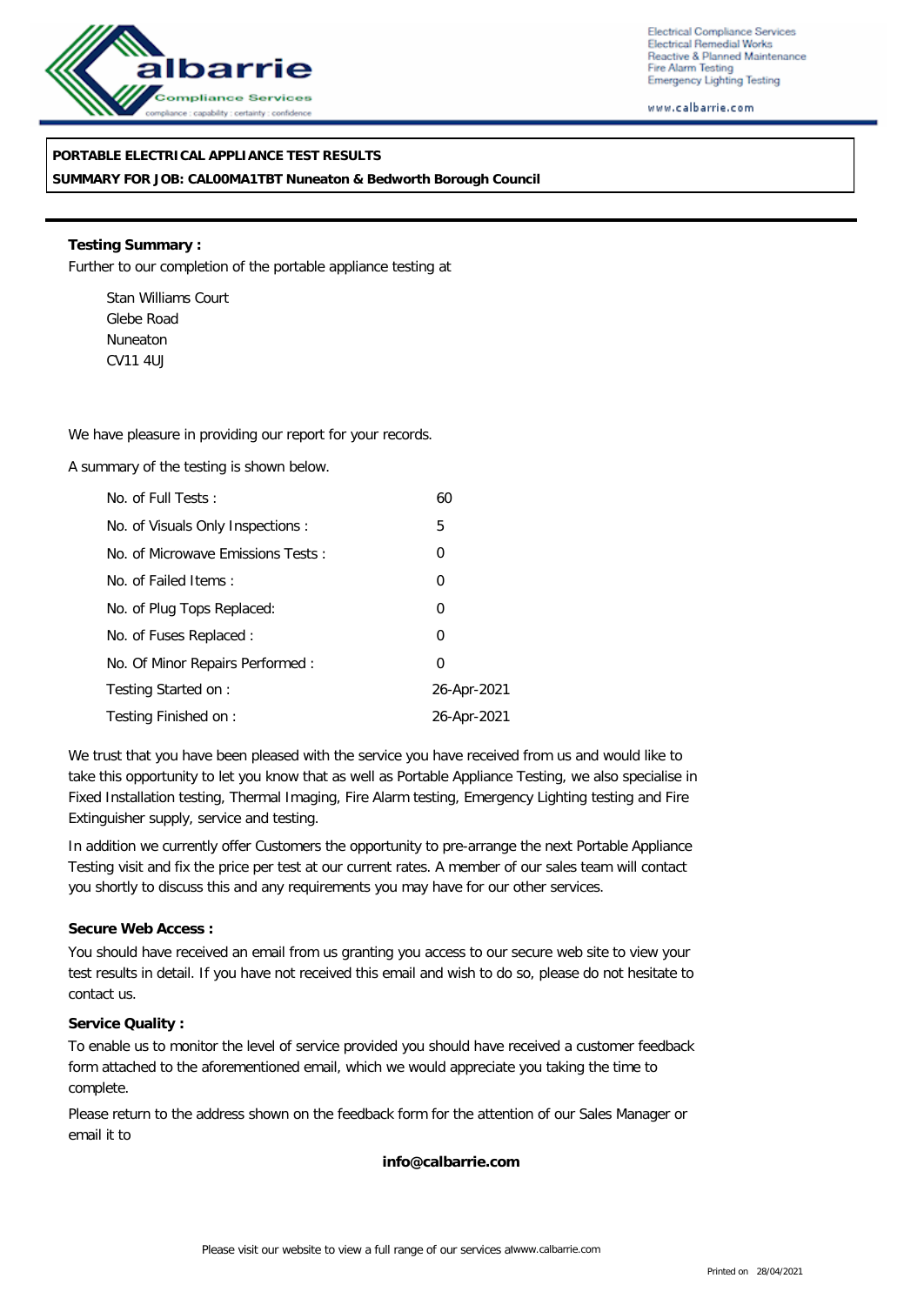

Electrical Compliance Services<br>Electrical Remedial Works<br>Reactive & Planned Maintenance<br>Fire Alarm Testing<br>Emergency Lighting Testing

www.calbarrie.com

# **CUSTOMER ACCEPTANCE**

| works as detailed. | I, the undersigned, confirm that the engineer has attended and carried out / completed to my satisfaction the |                 |
|--------------------|---------------------------------------------------------------------------------------------------------------|-----------------|
| Signature          |                                                                                                               |                 |
| Print Name         | Ron Bolton                                                                                                    | Date 26/04/2021 |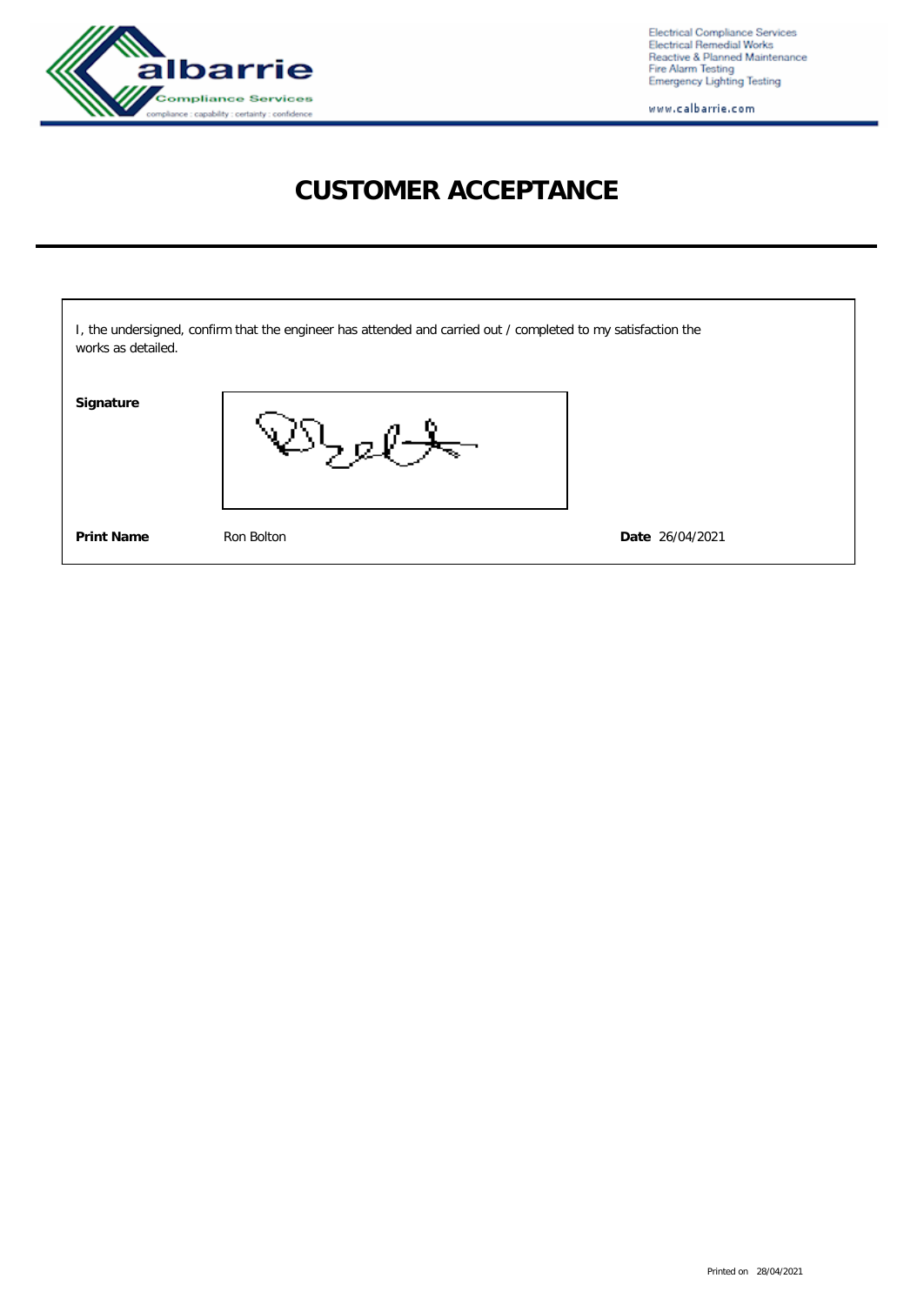

Electrical Compliance Services<br>Electrical Remedial Works<br>Reactive & Planned Maintenance<br>Fire Alarm Testing<br>Emergency Lighting Testing

www.calbarrie.com

### **PORTABLE ELECTRICAL APPLIANCE TEST RESULTS**

**EQUIPMENT REGISTER FOR JOB: CAL00MA1TBT Nuneaton & Bedworth Borough Council**

| EQUIP NO     | <b>DESCRIPTION</b>    | <b>LOCATION</b>         | <b>FREQ</b>         | LAST        | <b>NEXT</b> | <b>STATUS</b> |
|--------------|-----------------------|-------------------------|---------------------|-------------|-------------|---------------|
| 000000066900 | Iron                  | Cleaners Store - Ground | $12 \text{ mth(s)}$ | 26-Apr-2021 | 26-Apr-2022 | PASS          |
| 000000066901 | Class 2 Lead          | Cleaners Store - Ground | $12 \text{ mth(s)}$ | 26-Apr-2021 | 26-Apr-2022 | PASS          |
| 000000066902 | Radio                 | Cleaners Store - Ground | $12 \text{ mth(s)}$ | 26-Apr-2021 | 26-Apr-2022 | PASS          |
| 000000066903 | Vacuum Cleaner        | Cleaners Store - Ground | $12 \text{ mth(s)}$ | 26-Apr-2021 | 26-Apr-2022 | PASS          |
| 000000066904 | Freezer               | Kitchen - Ground        | $12 \text{ mth(s)}$ | 26-Apr-2021 | 26-Apr-2022 | PASS          |
| 000000066905 | Fridge                | Kitchen - Ground        | $12 \text{ mth(s)}$ | 26-Apr-2021 | 26-Apr-2022 | PASS          |
| 000000066906 | Dishwasher            | Kitchen - Ground        | $12 \text{ mth(s)}$ | 26-Apr-2021 | 26-Apr-2022 | PASS          |
| 000000066907 | Kettle Base           | Kitchen - Ground        | $12 \text{ mth(s)}$ | 26-Apr-2021 | 26-Apr-2022 | PASS          |
| 000000066908 | Kettle                | Kitchen - Ground        | $12 \text{ mth(s)}$ | 26-Apr-2021 | 26-Apr-2022 | PASS          |
| 000000066909 | Microwave             | Kitchen - Ground        | 12 $mth(s)$         | 26-Apr-2021 | 26-Apr-2022 | PASS          |
| 000000066910 | Boiler                | Kitchen - Ground        | $12 \text{ mth(s)}$ | 26-Apr-2021 | 26-Apr-2022 | PASS          |
| 000000066911 | Toaster               | Kitchen - Ground        | $12 \text{ mth(s)}$ | 26-Apr-2021 | 26-Apr-2022 | PASS          |
| 000000066912 | Kettle Base           | Kitchen - Ground        | 12 $mth(s)$         | 26-Apr-2021 | 26-Apr-2022 | PASS          |
| 000000066913 | Kettle                | Kitchen - Ground        | 12 $mth(s)$         | 26-Apr-2021 | 26-Apr-2022 | PASS          |
| 000000066914 | Fridge                | Kitchen - Ground        | $12 \text{ mth(s)}$ | 26-Apr-2021 | 26-Apr-2022 | PASS          |
| 000000066915 | Hi-Fi                 | Lounge - Ground         | $12 \text{ mth(s)}$ | 26-Apr-2021 | 26-Apr-2022 | PASS          |
| 000000066916 | Fan                   | Lounge - Ground         | 12 $mth(s)$         | 26-Apr-2021 | 26-Apr-2022 | PASS          |
| 000000066917 | Fan                   | Lounge - Ground         | 12 $mth(s)$         | 26-Apr-2021 | 26-Apr-2022 | PASS          |
| 000000066918 | Fan                   | Lounge - Ground         | $12 \text{ mth(s)}$ | 26-Apr-2021 | 26-Apr-2022 | PASS          |
| 000000066919 | Amplifier             | Lounge - Ground         | $12 \text{ mth(s)}$ | 26-Apr-2021 | 26-Apr-2022 | PASS          |
| 000000066920 | Pressure Washer       | Lounge - Ground         | 12 $mth(s)$         | 26-Apr-2021 | 26-Apr-2022 | PASS          |
| 000000066921 | <b>Extension Lead</b> | Lounge - Ground         | 12 $mth(s)$         | 26-Apr-2021 | 26-Apr-2022 | PASS          |
| 000000066922 | <b>Extension Lead</b> | Lounge - Ground         | $12 \text{ mth(s)}$ | 26-Apr-2021 | 26-Apr-2022 | PASS          |
| 000000066923 | <b>Extension Lead</b> | Lounge - Ground         | $12 \text{ mth(s)}$ | 26-Apr-2021 | 26-Apr-2022 | PASS          |
| 000000066924 | <b>Extension Lead</b> | Lounge - Ground         | 12 mth(s)           | 26-Apr-2021 | 26-Apr-2022 | PASS          |
| 000000066925 | AC Adaptor            | Stores - 1st            | $12 \text{ mth(s)}$ | 26-Apr-2021 | 26-Apr-2022 | PASS          |
| 000000066926 | AC Adaptor            | Stores - 1st            | 12 mth(s)           | 26-Apr-2021 | 26-Apr-2022 | PASS          |
| 000000066927 | Extension Lead        | Stores - 1st            | $12 \text{ mth(s)}$ | 26-Apr-2021 | 26-Apr-2022 | PASS          |
| 000000066928 | AC Adaptor            | Stores - 1st            | 12 $mth(s)$         | 26-Apr-2021 | 26-Apr-2022 | PASS          |
| 000000066929 | AC Adaptor            | Stores - 1st            | 12 $mth(s)$         | 26-Apr-2021 | 26-Apr-2022 | PASS          |
| 000000066930 | Xmas Lights           | Stores - 1st            | $12 \text{ mth(s)}$ | 26-Apr-2021 | 26-Apr-2022 | PASS          |
| 000000066931 | Xmas Lights           | Stores - 1st            | $12 \text{ mth(s)}$ | 26-Apr-2021 | 26-Apr-2022 | PASS          |
| 000000066932 | Xmas Lights           | Stores - 1st            | 12 $mth(s)$         | 26-Apr-2021 | 26-Apr-2022 | PASS          |
| 000000066933 | AC Adaptor            | Stores - 1st            | 12 $mth(s)$         | 26-Apr-2021 | 26-Apr-2022 | PASS          |
| 000000066934 | AC Adaptor            | Stores - 1st            | $12 \text{ mth(s)}$ | 26-Apr-2021 | 26-Apr-2022 | PASS          |
| 000000066935 | Xmas Lights           | Stores - 1st            | $12 \text{ mth(s)}$ | 26-Apr-2021 | 26-Apr-2022 | PASS          |
| 000000066936 | Xmas Lights           | Stores - 1st            | 12 $mth(s)$         | 26-Apr-2021 | 26-Apr-2022 | PASS          |
| 000000066937 | Xmas Lights           | Stores - 1st            | 12 mth(s)           | 26-Apr-2021 | 26-Apr-2022 | PASS          |
| 000000066938 | Xmas Lights           | Lounge - 1st            | 12 mth(s)           | 26-Apr-2021 | 26-Apr-2022 | PASS          |

Please visit our website to view a full range of our services at www.calbarrie.com Printed on 28/04/2021 Page 1